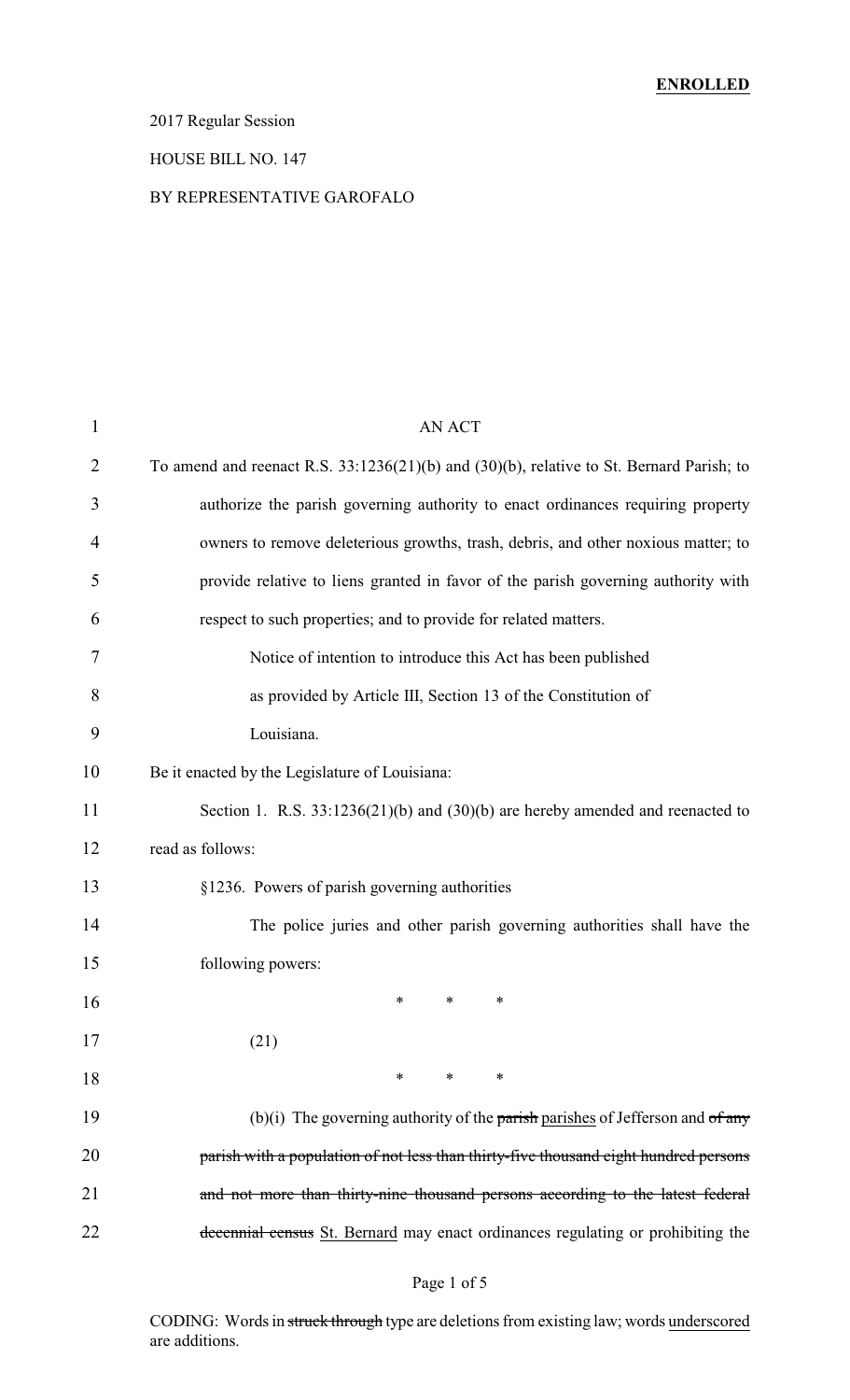growth or accumulation of grass, obnoxious weeds, or other deleterious or unhealthful growths, trash, debris, refuse, or discarded or noxious matter.

3 (ii) In the exercise of the authority herein granted by this Subparagraph, the parish governing authority may, among other things, but not by way of limitation, require or compel property owners to cut or remove such grass, obnoxious weeds, or other deleterious or unhealthful growths, trash, debris, refuse, or discarded or noxious matter on their property.

 (iii) If the owner of any lot located within recognized subdivisions outside municipalities in the parish fails to cut or remove such matter when requested to do so by the governing authority, within fifteen days after receipt of such request or notice by a registered or certified letter or other adequate notice, the governing authority may have such matter cut or removed and may charge such property owner in accordance with regulations adopted by the governing authority.

 (iv) Upon failure of any such property owner to pay the charges, the governing authority may file a certified copy of said the charges with the recorder of mortgages, and the same, when so filed and recorded, shall operate as a lien and 17 privilege in favor of the parish against the property on which said the matter was cut 18 or removed. In the parish parishes of Jefferson and in any parish with a population 19 of not less than thirty-five thousand eight hundred persons and not more than thirty-20 nine thousand persons according to the latest federal decennial census St. Bernard, the lien and privilege granted under this Paragraph, when recorded within sixty days from the date of completion of the cutting or removal, shall have the same ranking 23 as an ad valorem tax lien on immovable property as provided in R.S. 9:4821(1). R.S. 24  $9:4821(A)(1)$ .

 (v) The parish may, at its option, enact ordinances to add cutting and removal charges to the annual ad valorem tax bill of the property involved. In the **parish parishes of Jefferson and in any parish with a population of not less than** 28 thirty-five thousand eight hundred persons and not more than thirty-nine thousand **persons according to the latest federal decennial census** St. Bernard, if such charges are unpaid, the ad valorem tax lien imposed thereby and such rights attendant thereto

#### Page 2 of 5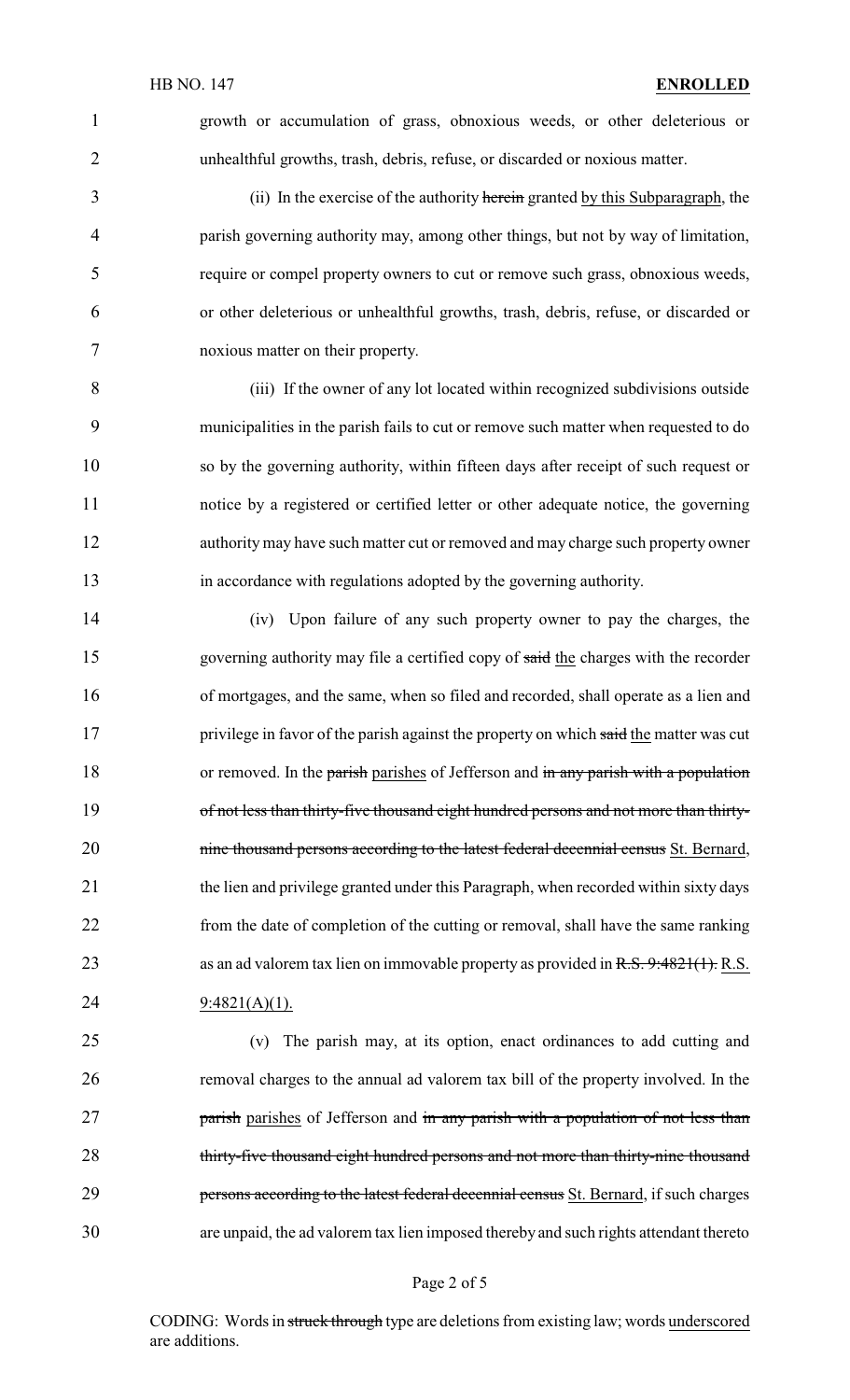1 shall coexist with those granted under Paragraph  $(21)(b)(iv)$  of this Section Item (iv) of this Subparagraph.

3 (vi) In the event that If such ordinances are enacted, the sheriff effecting collection shall be reimbursed by the governing authority for an amount equal to fifteen percent of the amount of such charges actually collected from the property owner. This collection charge shall be in addition to such charges and shall also be added to the ad valorem tax bill of the property involved.

8 (vii) In the exercise of the authority herein granted by this Subparagraph to 9 the parish parishes of Jefferson and to any parish with a population of not less than thirty-five thousand eight hundred persons and not more than thirty-nine thousand **persons according to the latest federal decennial census** St. Bernard, the respective parish shall be the sole and proper defendant in any action, authorized by law, to contest the addition of such charges to the ad valorem tax bill of the property involved.

| 15 |      | ∗ | ∗ | $\ast$ |
|----|------|---|---|--------|
| 16 | (30) |   |   |        |

\* \* \*

18 (b) $(i)$  In the exercise of the authority granted herein by this Paragraph, the 19 governing authority of the parishes of Jefferson, Ouachita, Calcasieu, Ascension, and 20 St. Tammany, and of parishes with a population of not less than thirty-five thousand eight hundred persons and not more than thirty-nine thousand persons according to 22 the latest federal decennial census St. Bernard may require or compel property owners to remove trash, debris, junk, wrecked or used automobiles, or motor vehicles, or any part or parts thereof, or any other junk, discarded or abandoned 25 machinery or other metal, tin, or other discarded items on their property, when such items are being stored or kept in violation of any zoning or other regulatory ordinance.

 (ii) If the owner of any such lot located within recognized subdivisions outside municipalities in the parish fails to remove any such item or items when requested to do so by the governing authority, within fifteen days after receipt of

#### Page 3 of 5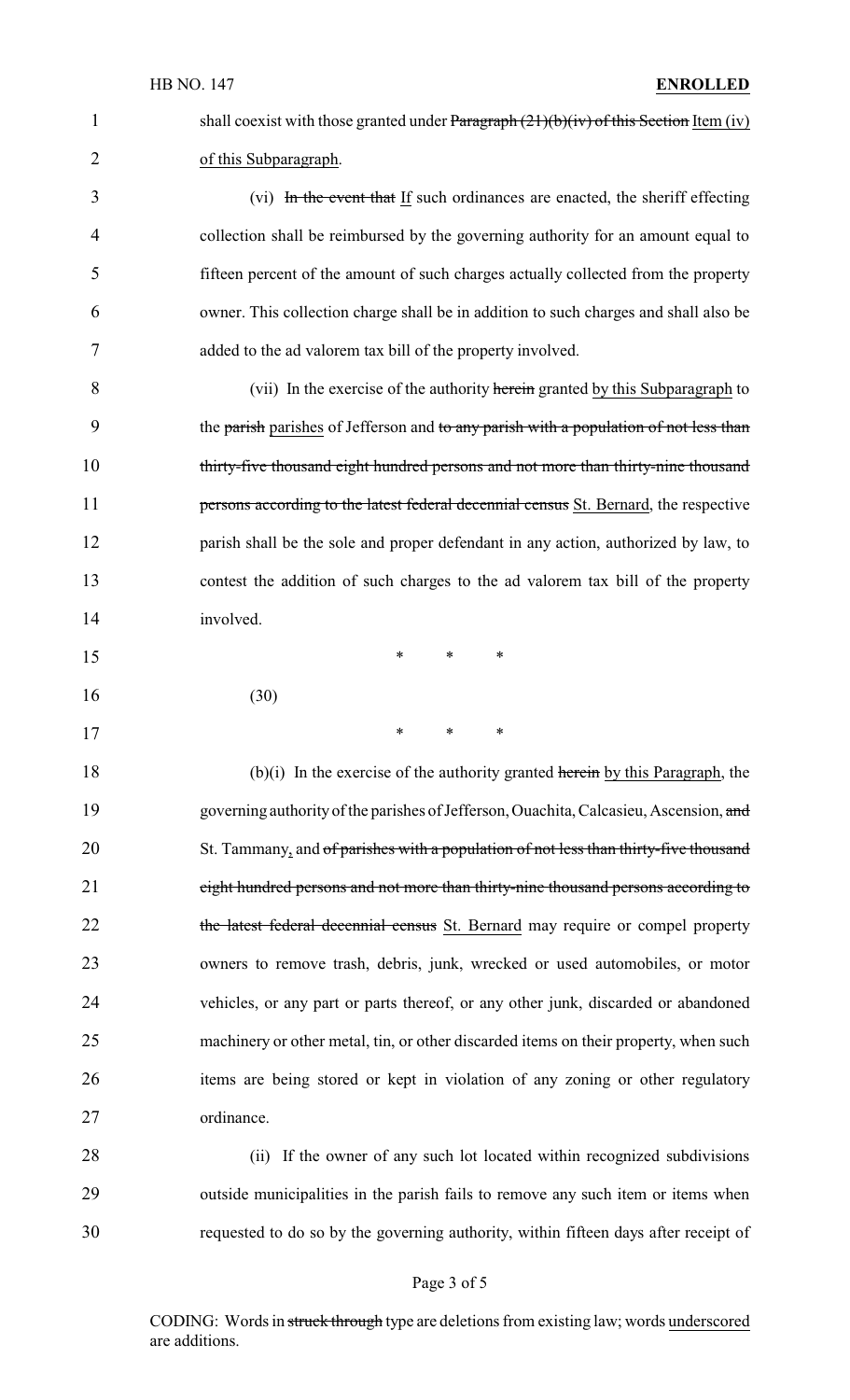such request or notice by a registered or certified letter or other adequate notice, the governing authority may have such trash, debris, junk, or wrecked or used automobiles, motor vehicles, or any part or parts thereof, or any other junk, discarded or abandoned machinery, or other metal, tin, or other discarded items removed and may charge the property owner therefor in accordance with regulations adopted by the governing authority.

 (iii) Upon failure of any such property owner to pay the charges, the governing authority may file a certified copy of the charges with the recorder of mortgages, and the copy when so filed and recorded, shall operate as a lien and privilege in favor of the parish against the property from which the items were 11 removed. In the parishes of Jefferson, Ascension, and St. Tammany, and in any 12 parish with a population of not less than thirty-five thousand eight hundred persons and not more than thirty-nine thousand persons according to the latest federal 14 decennial census St. Bernard, the lien and privilege granted under this Paragraph, when recorded within sixty days from the date of completion of the removal of the items, shall have the same ranking as an ad valorem tax lien on immovable property 17 as provided in R.S. 9:4821(1). R.S. 9:4821(A)(1).

 (iv) The parish may, at its option, enact ordinances to add the removal charges to the annual ad valorem tax bill of the property involved. In the parishes 20 of Jefferson, Ascension, and St. Tammany, and in any parish with a population of not 21 less than thirty-five thousand eight hundred persons and not more than thirty-nine 22 thousand persons according to the latest federal decennial census St. Bernard, if such charges are unpaid, the ad valorem tax lien imposed thereby and such rights attendant thereto shall coexist with those granted under Item (iii) of this Subparagraph.

 (v) In the event that If such ordinances are enacted, the sheriff effecting collection shall be reimbursed by the governing authority for an amount equal to fifteen percent of the amount of such charges actually collected from the property owner. This collection charge shall be in addition to such charges and shall also be added to the ad valorem tax bill of the property involved.

#### Page 4 of 5